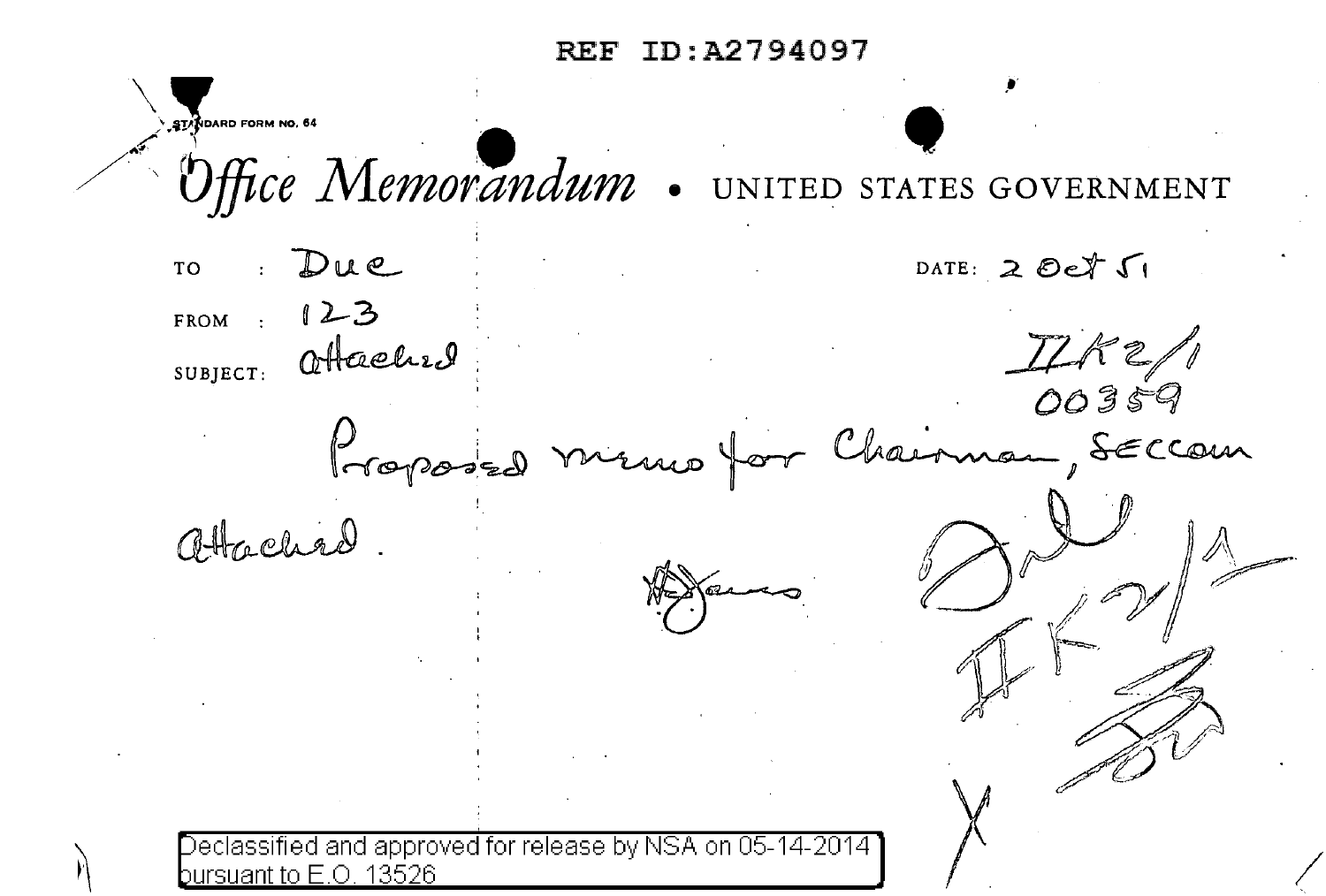# REF ID:A2794097

| <b>D ROUTING SLIP</b>               | USE FOR APPROVALS, DISAPPROVALS,<br>NCURRENCES, OR SIMILAR ACTIONS |                                   |
|-------------------------------------|--------------------------------------------------------------------|-----------------------------------|
| 1 NAME OR TITLE<br>$\boldsymbol{z}$ | <b>INITIALS</b>                                                    | <b>CIRCULATE</b>                  |
| ORGANIZATION AND LOCATION           | DATE <sup>1</sup>                                                  | <b>COORDINATION</b>               |
| $\mathbf{z}$<br>í                   |                                                                    | <b>FILE</b>                       |
|                                     |                                                                    | <b>INFORMATION</b>                |
| 3                                   |                                                                    | <b>NECESSARY</b><br><b>ACTION</b> |
|                                     |                                                                    | <b>NOTE AND</b><br><b>RETURN</b>  |
| 4                                   |                                                                    | SEE ME                            |
|                                     |                                                                    | <b>SIGNATURE</b>                  |
|                                     | men for COMIN<br>the<br>athen                                      | rehad                             |
| uno from Ogas                       |                                                                    | as received                       |
| leave permane van menis with        |                                                                    |                                   |
|                                     |                                                                    |                                   |
|                                     |                                                                    |                                   |
|                                     |                                                                    |                                   |
| <b>TITLE</b><br><b>FROM NAME OR</b> |                                                                    | 'DATI                             |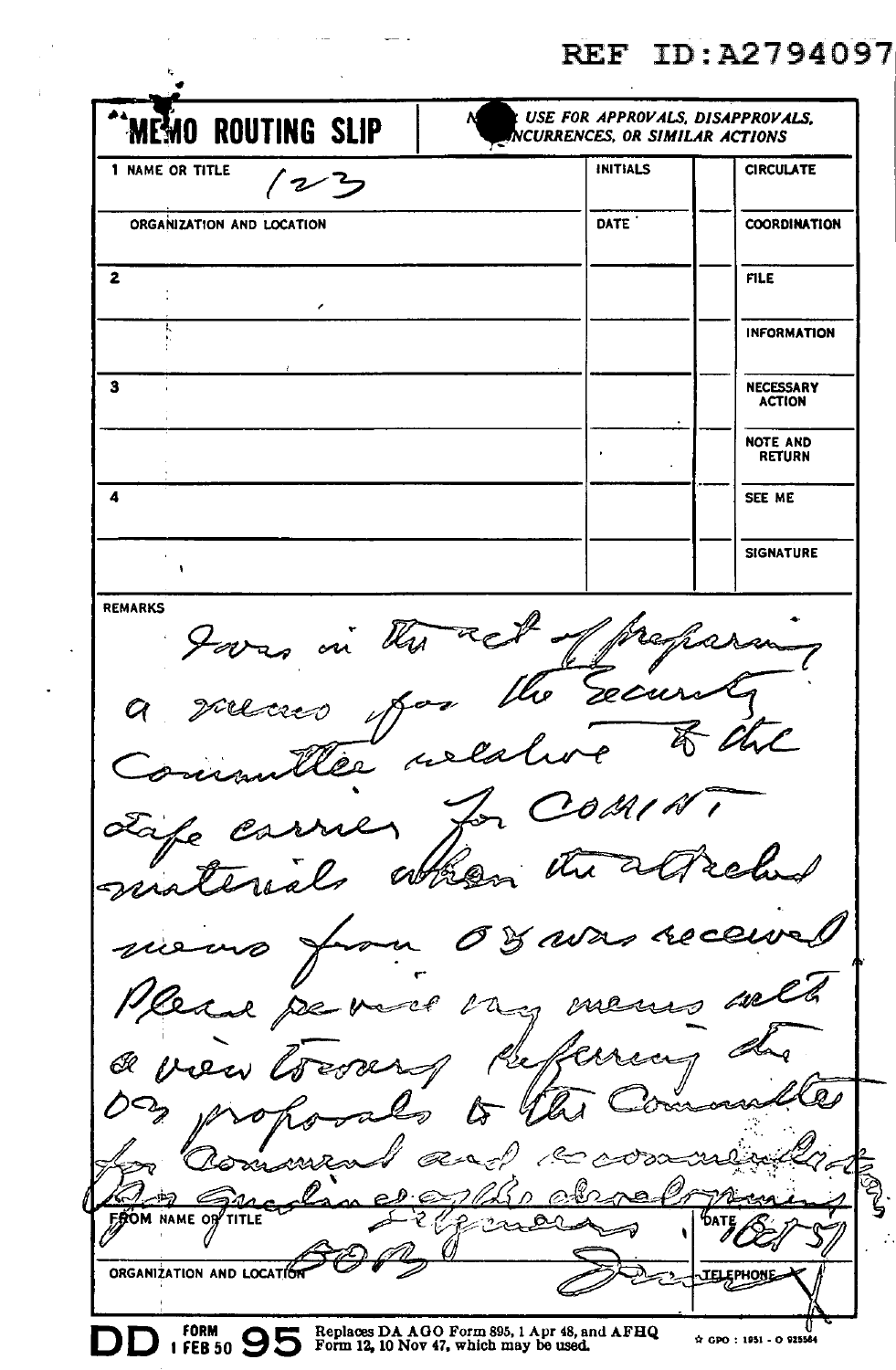# REF ID:A2794Q97

**OCT** 1951

 $\setminus$ 

<sup>~</sup>•. v **·'1** 

## Memo for the USCIB Security Committee

e; we compete

SUBJECT: Development of Safe Carrier for Conveyance of COMINT Materials by Air Transport.

1. USCIB recently authorized on an interim basis, the conveyance of COMINT materials by air over third party territory to certain U.S. commanders in Europe. In connection with this authorization, the Director, AFSA, was requested to initiate a project to develop a safe carrier which would minimize the risk of compromising classified material in the event of a plane crash or forced landing, and at the same time would not involve extra jeopardy to the plane through malfunctioning.

In order to ensure that the problem is correctly presented to the development engineers, the Security Committee is requested to formulate a statement of specific requirements which must be met to provide consumers with a practical carrier for the dissemination of COMINT products by air. The statement, in addition to other specifications considered appropriate by the Committee, should indicate, the type of documents which must be conveyed, the minimum size of the carrier; and whether or not photographic processes can be utilized. Careful consideration should be given to the latter question as previous investigations have indicated possibilities that 7 ; reduce hazards to this plane.

<sup>D</sup>cJC . **SECRET**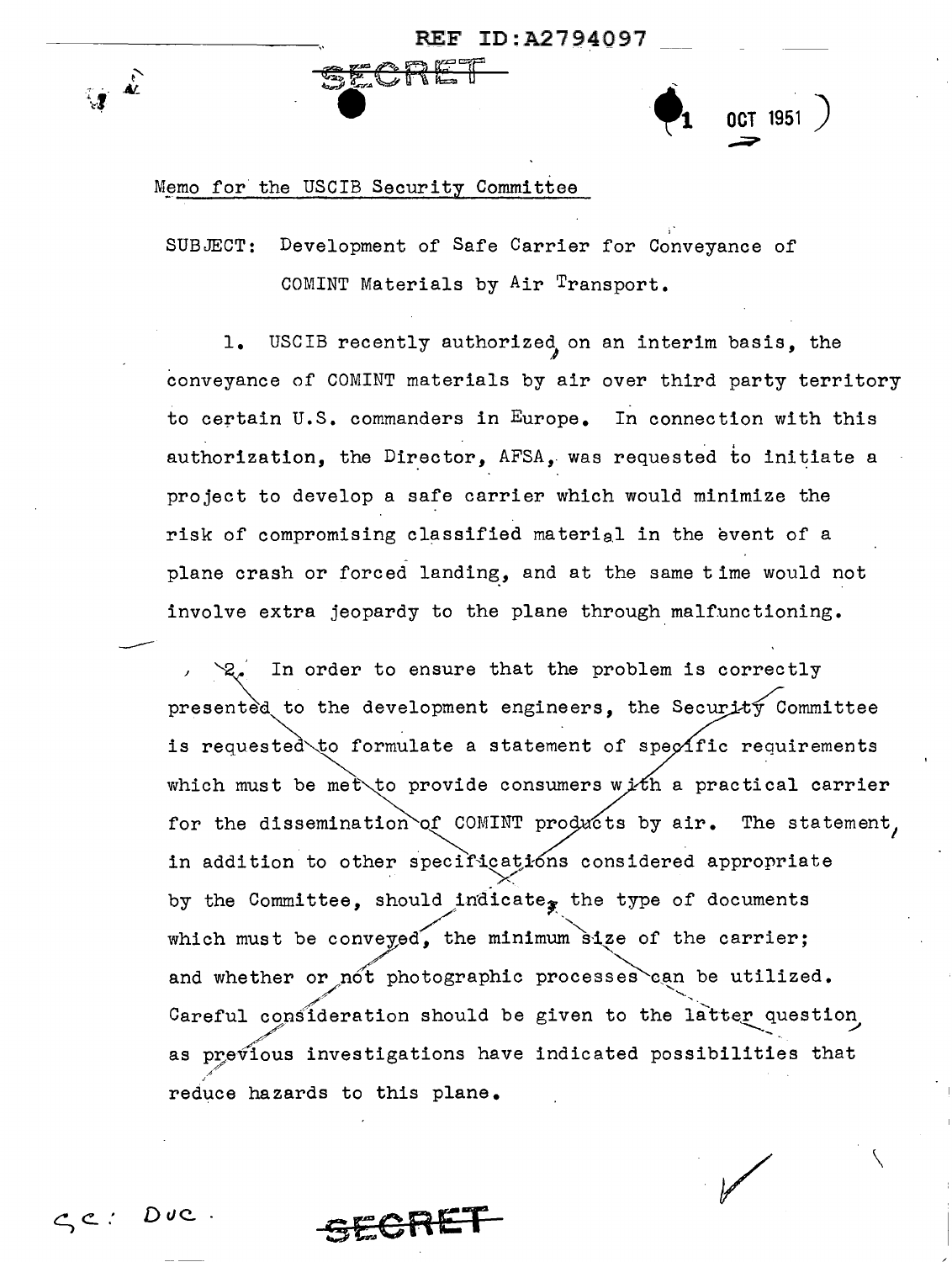

# REF ID:A2794097 **FREE ID:A2794097<br>• SECRET 21 September 1951**<br>Recommendations

/

#### Recommendations

### I. Microfilm.

a. Material to be transmitted would be photographed on microfilm, but not developed at point of origin.

b. Undeveloped film loaded in courier box in dark room.

c. Microfilm courier box provided with film blanking means (photo flash bulbs) triggered by:

- 1. Excessive shock (plane crash).
- 2. Unauthorized opening, i.e., without working combination.

3. At will of courier.

- d. Film removed at destination in dark room and developed and printed.
- e. Special courier box must be developed and procured.

Advantages:

1. Any type of copy possible.

- 2. Multiple prints at destination possible.
- 3. Most of equipment standard courier box simple and light no physical hazard to personnel or materiel.

Disadvantages:

- 1. Requires processing, time, materials, facilities, personnel.
- 2. Unauthorized reading difficult, but possible, especially with connivance of courier. Would require trustworthy courier.

II. Magnetic Tape.

a. Material to be transmitted would be recorded on magnetic tape, from a teletype, (or voice).

. b. Courier box provided with erasing means triggered by:

- 1. Excessive shock (plane crash).
- 2. Unauthorized opening, i.e., without working·combination.
- 3. At will of courier.

Enclosure #2 with AFSA-03 DF dtd 21 Sept 51,  $\frac{1}{2}$ .  $\frac{1}{2}$  ( $\frac{1}{2}$  onveyance of COMINT Material by Air"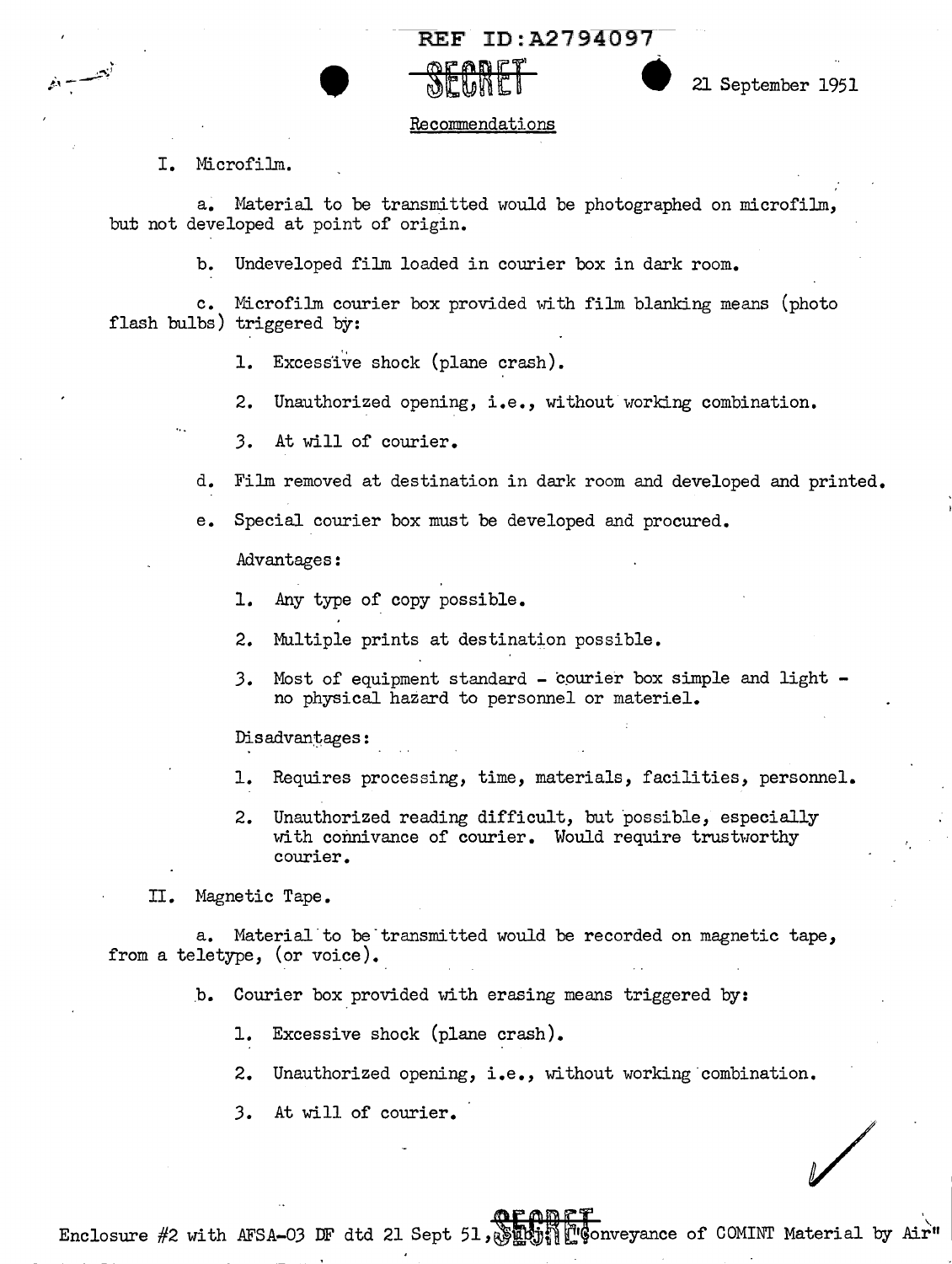#### REF ID:A2794097

••

- c. Magnetic tape played back into teletype copy at destination.
- d. One  $7<sup>ii</sup>$  roll of  $1/4$  in. tape would take  $40,000$  words.

**AFADET** 

e. Special courier box must be developed and procured •

.Advantages:

· ......

- 1. Most of equipment standard processing does not require dark rooms and chemicals, etc.
- 2. Courier box simple and light. No physical hazard to personnel or materiel.

Disadvantages:

- 1. Requires preparation, time, materials, facilities, personnel.
- 2. Type of copy limited to teletype, voice, and possibly facsimile.
- 3. Unauthorized reading difficult, but possible, especially with connivance of courier. Would require trustworthy courier.

#### III. Dissolving Paper.

- a. Material would be recorded on special paper, by typing, etc.
- b. Courier box provided with solvent-which comes in contact with paper when triggered by:
	- 1. Excessive shock (plane crash).
	- 2. Unauthorized opening, i.e., without combination.
	- 3. At will of courier.
- c. Special courier box must be developed and procured •

I

#### .Advantages:

- 1. Any written copy possible.
- 2. No special processing equipment required, courier box would be simple and light - relatively little physical hazard to personnel or materiel.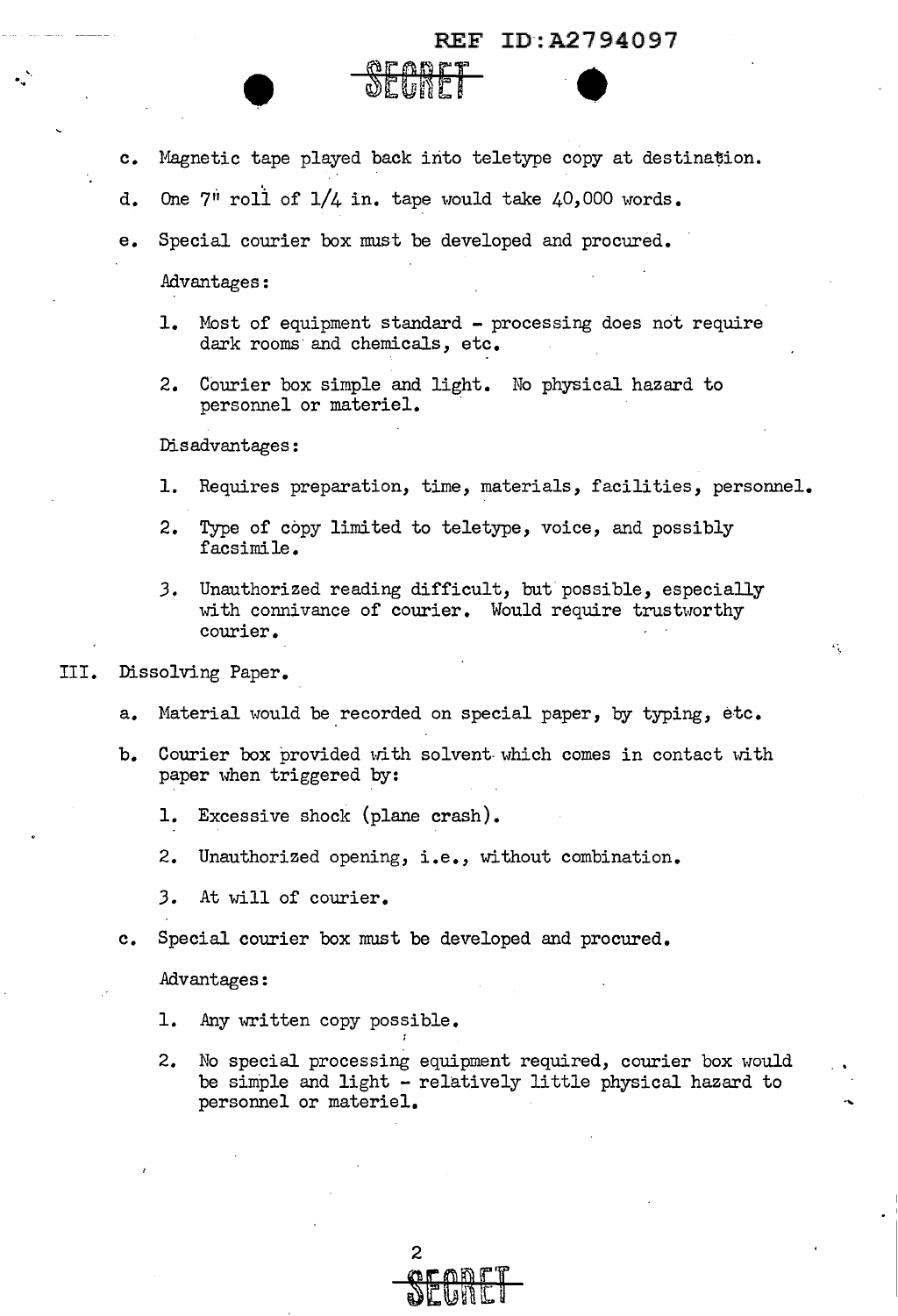Disadvantages:

1. Requires processing all data onto special paper.

~ SECRET ~

- . 2. Destructor action might take 10-15 minutes.
- 3. Unauthorized reading difficult, but possible, especially with connivance of courier. Requires trustworthy courier.
- 4. Requires manufacture and procurement of special paper.
- 5. Requires reproduction on receiving end since special paper cannot be handled in normal fashion.

IV. Incendiary.

a. Ordinary paper of all types interleaved with sodium nitrate and set off by thermite triggered by:

- 1. Excessive shock (plane crash).
- 2. Unauthorized opening without combination.·
- 3. ·At will of courier.
- b. Special courier box must be developed and procured •

.Advantages:

- 1. No processing required except for packing courier box.
- 2. Any paper, plus a reasonable number of non-paper (burnable or meltable objects) can be transmitted.

Disadvantages:

- 1. Unauthorized reading difficult, but possible, especially with connivance of courier.
- 2. HAZARDOUS. Even if a special fire proof box is built to house the paper and destructor, there would be a positive danger to personnel and aircraft especially during emergency landings which would not be a security risk; i.e., landing gear collapse at an authorized stop.

v. Cryptographic. '

a. The material is enciphered at the sending end and recorded on teletype tape.